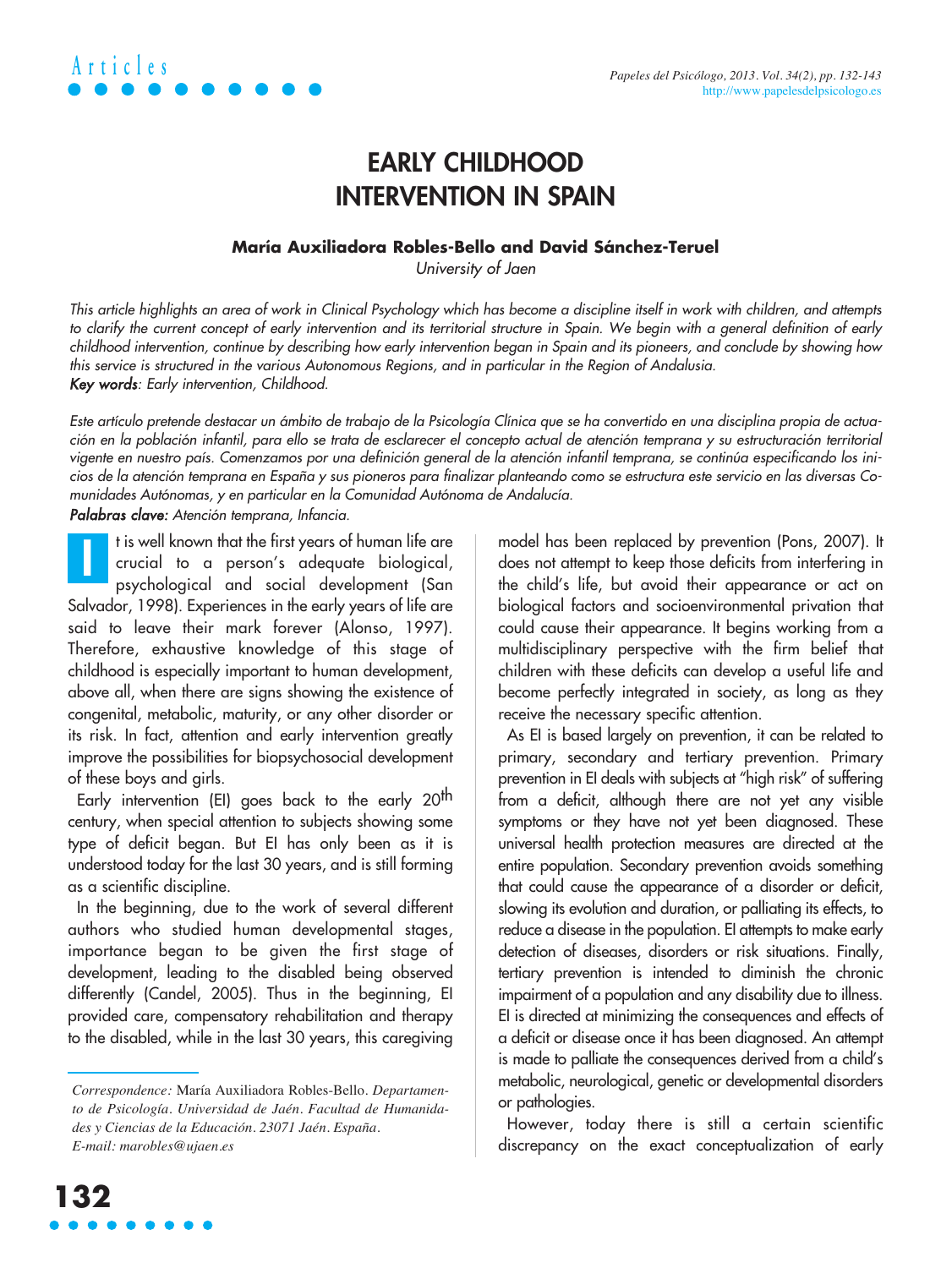childhood intervention and precisely what attention children receive under the umbrella of early childhood intervention in our country. From the beginning, EI has been a controversial field insofar as its sociopolitical value (never has there been so much legislation for a single concept that clarified so little), the subjects it should care for (wide range of age that varies from one community to another), and intervention strategies. It was not until the mid-eighties that concern intensified and a certain consensus was arrived at among the professionals involved. At the present time it is accepted as an effective strategy for preventing and compensating for the effects of any type of deficit (developmental, biological or social) which could appear together or individually early in a child's life.

#### **THE EARLY CHILDHOOD INTERVENTION CONCEPT**

At the present time, the concept used is EI, replacing early stimulation, which is what this type of intervention was original called. The basic purpose was treating the child who had some physical, mental or sensory deficiency which appeared at the start of life, with which the term was very closely linked to treatment of the disability. Intervention was based on a clinical model. This is why most of the treatments concentrated on structured behavioral methods to be able to teach the child new skills (De Linares and Rodríguez, 2004). The application of theoretical psychological models, such as ecological and transactional to psychoeducational spheres and the contributions of social psychology led to the child being viewed as the result of a complex process of interactions between the organism and the environment. Today the influence of variables as relevant as the emotional state of the family, social support, etc., is undeniable, and they have made the EI concept change significantly.

Today the concept of Early Intervention, generally taken to be as described in the "White paper on Early Intervention" (Grupo de Atención Temprana-GAT, 2005, p. 14), would be as follows: "Early Intervention is understood as the set of interventions directed at the population of children from 0-6 years of age, their family and setting, the purpose of which is to provide the quickest response possible to the transitory or permanent needs of children with developmental disorders or who are at risk of acquiring them. Such intervention, which must consider the child in his entirety, has to be planned by an interdisciplinary or transdisciplinary team of professionals."

In keeping with the conceptual change, not only must action be directed at the population from 0 to 6 years old, but also their family and community.

Many scientific disciplines, such as neurology, developmental psychology, education, physiotherapy, speech therapy, etc. support the theoretical basis of EI. What is called neurohabilitation or early rehabilitation is based on neurology, on the plasticity of the brain in the early months of life, on the basis of activation and functional use of all the central nervous system structures that retain their normal functioning, and even those with incomplete functions related to brain damage. The effectiveness of EI programs is based, then, on how early the intervention is, which in turn depends on early diagnosis of problems leading to later development of a neurological pathology. This diagnosis enables work with children to begin early and is more effective the earlier it is, since the capacity for assimilating and integrating new experiences is much greater in the early stages of development, because neural connections can increase in response to environmental stimulation (Perez-López and Brito, 2004). All these disciplines on which EI is based make it possible to acquire the tools necessary to provide children with deficits or their risk with a set of planned, organized actions that facilitate their maturing in all areas, and thereby enabling them to reach maximum development and social integration (Quiros, 2009).

The concept of "Early Intervention" emerged during the nineties. According to Candel (2005), EI should not be understood as a treatment for the child, but as a series of actions directed at the children, their families and the general community. There is a belief in the cerebral plasticity of the nervous system, and the child is no longer seen as a passive object (GAT, 2005), leading to the conclusion that the process of brain maturation does not end with the child's birth, but continues developing for some time, and with hard work and effort, can be modified (Gútiez, 2005). It is now when importance is also beginning to be given the child's environmental factors, in the belief that shortage of resources could influence development of a possible deficit.

EI activity began to become rooted during the nineties as a number of different studies and research projects in different areas gave rise to the concept that is used at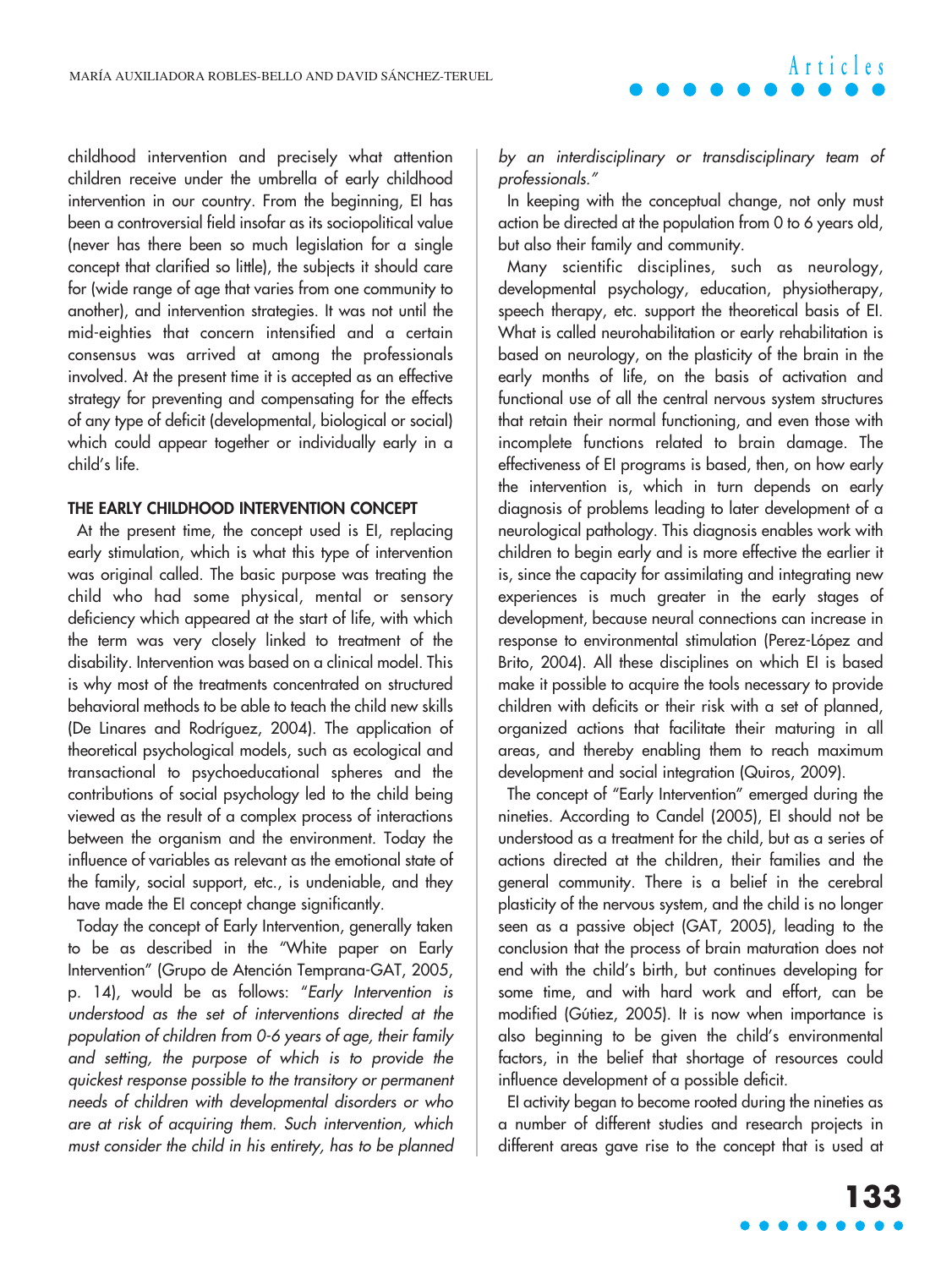present and which found the consensus of professionals in the field as described in the book entitled, "Libro de Atención Temprana" "Early Intervention Book" (GAT, 2005). This book is a reference for all the sectors involved in EI: associations, professionals, institutions, researchers, families, or anyone who intending to offer proper intervention to this group. Today, EI areas and competent authorities are social services, education and health-care. These areas are regulated by a national and regional legislative framework which is coordinated and takes action to ensure that EI centers in Spain are free of charge and universal. The main goals to be met are prevention measures, detection as early as possible and intervention focused on the maximum development of physical, mental and social faculties of the children diagnosed.

The model described by the Grupo de Atención Temprana [Early Intervention Group] has a series of characteristics as enumerated below (Gútiez, 2005):

- a) The child as the main agent of his development
- b) Change to the educational model
- c) Intervention linked to the first diagnostic evaluation
- d) Prominent role of the family
- e) Natural settings with significant activities
- f) Importance of support of a (multidisciplinary) professional team

The main goal of EI is to favor the child's development and wellbeing and that of his family, making his integration in the family, school and social settings and his personal autonomy as complete as possible (Candel, 2005). This is why work is in cognitive, autonomy, language and communication, and motor areas, in addition to advising, orienting and intervening individually and/or in groups with the families who have a child with any disability or are at risk of one, according to the diagnosis given in the Early Intervention Diagnostic Organization (Federación Estatal de Associaciones de Profesionales de Atención Temprana<sup>1</sup> - FEAPAPT, 2008).

### **WHO RECEIVES EARLY CHILDHOOD INTERVENTION**

At present, children with a "deficit", "disability" or "handicap" and children at high risk in whom any disability in general could take root are included in the primary prevention programs under a general childhood protection policy, abandoning the EI model which enumerated subjects eligible for intervention. A huge step forward in the quality of EI services was taken with the three levels of intervention established. In this sense, it is important to emphasize that not all children that receive EI treatment are disabled or handicapped, according to Royal Decree 1971/1999, of December 23rd, on procedure for examination, declaration and qualification of the extent of handicaps.

EI, as mentioned above, is therefore directed at all children from zero to six years who show some type of deficiency, although the age varies depending on the region, and also all those children at any high biological, psychological or social risk (Gútiez, 2005) which could affect their development.

The first group refers to children who suffer from a documented impairment or disability (motor, cognitive, language, sensory or generalized development disorders, behavioral, emotional, somatic expression, development disorder, etc.). The second group is comprised of children who during their period of prenatal, perinatal, postnatal or early development, have been subjected to situations that could impair maturing, such as prematurity, low weight or anoxia at birth (GAT, 2005) (Table 1).

Finally, children at psychosocial risk are those who live under unfavorable social conditions, such as lack of care or adequate interaction with parents and family, maltreatment, negligence, or abuse that could impair their maturation (GAT, 2011; Pina, 2007). Sometimes, the parents of these children have poor attitudes that the EI programs should reduce or modify (see Table 2), such as anxiety or incompetence for taking on responsibility and covering the special needs of their children. And so the child's development is improved, or at least, is not under its negative influence.

When the White Paper on EI was being written, it became clear that specific diagnostic criteria would have to be set for EI, which by consensus could enable epidemiological studies to be done, research to be designed, preventive measures facilitated, means of action contracted and a common language established among professionals in the various disciplines involved in EI. This awareness pointed out the need to create the Organización Diagnóstica para la Atención Temprana - ODAT [Diagnostic Organization for Early Intervention]

<sup>&</sup>lt;sup>1</sup> State Federation of Early Attention Professional Associations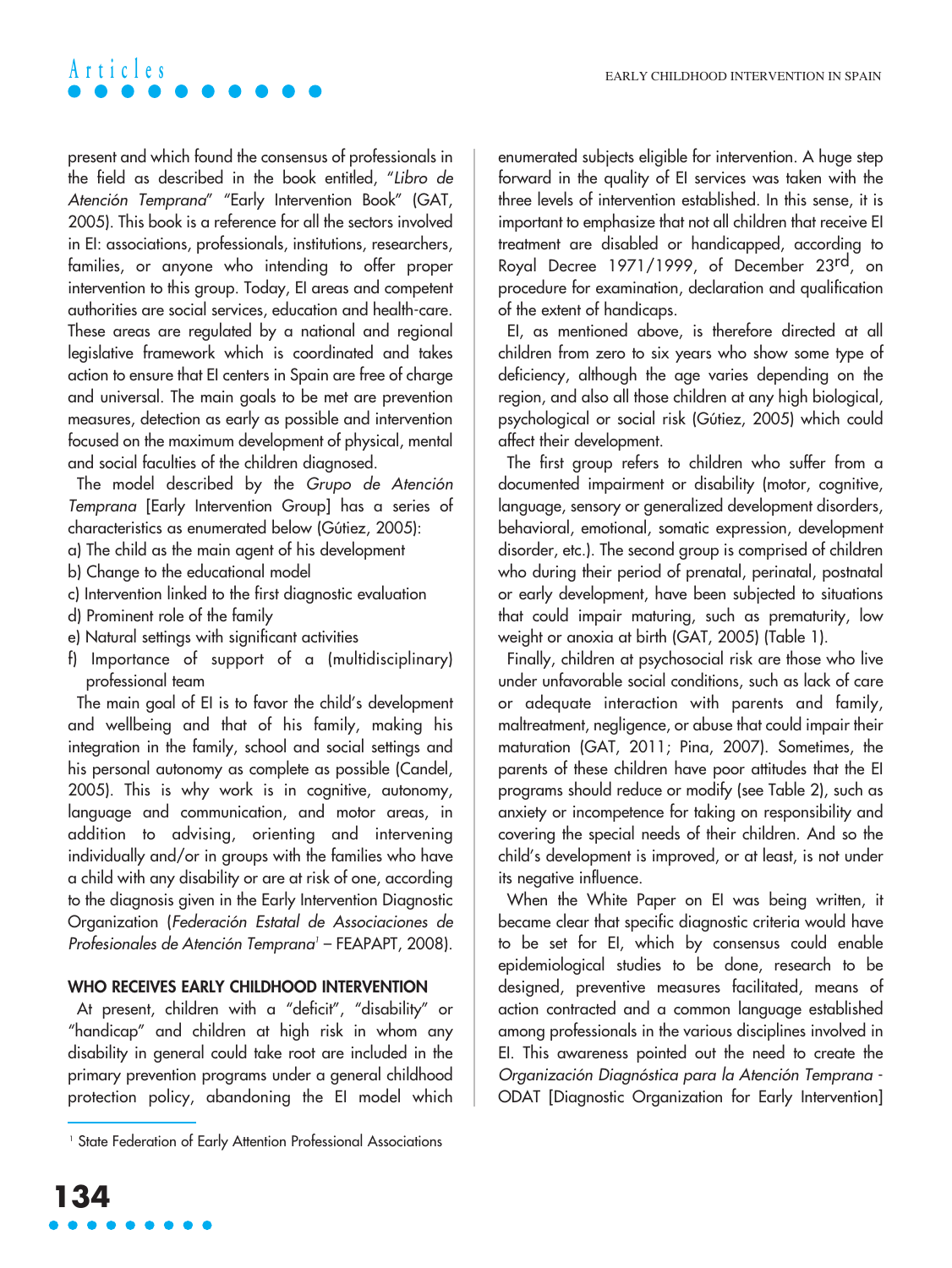(FE-APAT, 2004, 2008), which enables not only disorders or difficulties in development to be identified based on prior international classifications, but also etiological factors that cause them, whether biological, psychological and/or social.

This classification system is organized around a series of axes that have been modeled to contain the lists of biological, psychological and social aspects, and the continuum represented by detection, diagnosis and treatment. The structure consists of three levels:

The **first level** describes risk factors for developmental disorders by context, in the child, in the family, and in the setting. It includes:

- 1. Biological risk factors
- 2. Family risk factors
- 3. Environmental risk factors

The **second level** describes the type of disorder or dysfunction that might be diagnosed in the child, in his interaction with the family and the characteristics of the setting. It includes:

| <b>TABLE 1</b><br><b>EARLY BIOLOGICAL RISK FACTORS</b>                                                                                                                                                                                                                                                                                                                                                                                              |                                                                                                                                                                                                                                                                                                                                                                                                                                                                               |  |  |
|-----------------------------------------------------------------------------------------------------------------------------------------------------------------------------------------------------------------------------------------------------------------------------------------------------------------------------------------------------------------------------------------------------------------------------------------------------|-------------------------------------------------------------------------------------------------------------------------------------------------------------------------------------------------------------------------------------------------------------------------------------------------------------------------------------------------------------------------------------------------------------------------------------------------------------------------------|--|--|
| A. NEWBORN AT NEUROLOGICAL RISK                                                                                                                                                                                                                                                                                                                                                                                                                     |                                                                                                                                                                                                                                                                                                                                                                                                                                                                               |  |  |
| $\triangleright$ NB weighing < P10 for their gestational age or weight < 1500 grs or<br>gestational age < at 32 weeks (*)<br>$\sqrt{4}$ Apgar < 3 at one minute or < 7 at 5 minutes.<br>NB with mechanical ventilation for over 24 hours<br>Hyperbilirrubinemia requiring exchange transfusion<br>Neonatal convulsions<br>Neonatal sepsis, meningitis or encephalitis<br>Persistent neurological dysfunction (over 7 days)                          | Brain damage shown by sonogram or CAT<br>Malformations of the Central Nervous System<br>Neuro-Metabolopathies<br>Chromosomopathies and other dysmorphic syndromes<br>Child of mother with mental pathology and/or infections and/or drugs that<br>could affect the fetus<br>NB with sibling with unclarified neurological pathology or risk of recurrence<br>V Twin, if the brother shows neurological risk<br>$\boldsymbol{\nu}$ Whenever the pediatrician deems appropriate |  |  |
| <b>B. NEWBORN WITH SENSORY RISK - VISUAL</b>                                                                                                                                                                                                                                                                                                                                                                                                        |                                                                                                                                                                                                                                                                                                                                                                                                                                                                               |  |  |
| $\blacktriangleright$ Extended mechanical ventilation<br>$\checkmark$ Very premature<br>$\vee$ NB weighing < 1500 grs.<br>$\nu$ Hydrocephalus<br>✔ Congenital infections of the Central Nervous System                                                                                                                                                                                                                                              | ✔ Cranial pathology detected by sonogram/CAT<br>Malformation syndrome compromising vision<br>Postnatal infections of the Central Nervous System<br>✔ Severe asphyxia                                                                                                                                                                                                                                                                                                          |  |  |
| C. NEWBORN WITH SENSORY RISK - AUDITORY                                                                                                                                                                                                                                                                                                                                                                                                             |                                                                                                                                                                                                                                                                                                                                                                                                                                                                               |  |  |
| Malformation syndrome compromising hearing<br>Hyperbilirrubinemia requiring exchange transfusion<br>Family history of hypoacusia<br>$\checkmark$ Very premature<br>Postnatal infections of the Central Nervous System<br>$\vee$ NB weighing < 1500 grs.<br>Congenital infections of the Central Nervous System<br>$\mathbf y$ Severe asphyxia<br>ngestion of aminoglycosides during an extended period or at high plasma<br>levels during pregnancy |                                                                                                                                                                                                                                                                                                                                                                                                                                                                               |  |  |
| Source: GAT (2005; 2011)                                                                                                                                                                                                                                                                                                                                                                                                                            |                                                                                                                                                                                                                                                                                                                                                                                                                                                                               |  |  |
| <b>TABLE 2</b><br>SOCIAL-FAMILY RISK FACTORS                                                                                                                                                                                                                                                                                                                                                                                                        |                                                                                                                                                                                                                                                                                                                                                                                                                                                                               |  |  |

|  | ✔ Severe economic privation |  |
|--|-----------------------------|--|
|  |                             |  |

- ✔ Traumatizing accidental pregnancy
- ✔ Conflictive coexistence in the family
- ✔ Traumatizing separation in the family
- ✔ Parents with low IQ/Unstimulating setting
- ✔ Severe illness/Exitus
- $\blacktriangleright$  Alcoholism/Drug addiction

Source: GAT (2005; 2011)

- ✔ Prostitution
- ✔ Delinquency/Imprisonment
- ✔ Adolescent mothers
- $\checkmark$  Suspicion of abuse
- ✔ Children admitted to children's homes
- ✔ Families that repeatedly do not meet health inspections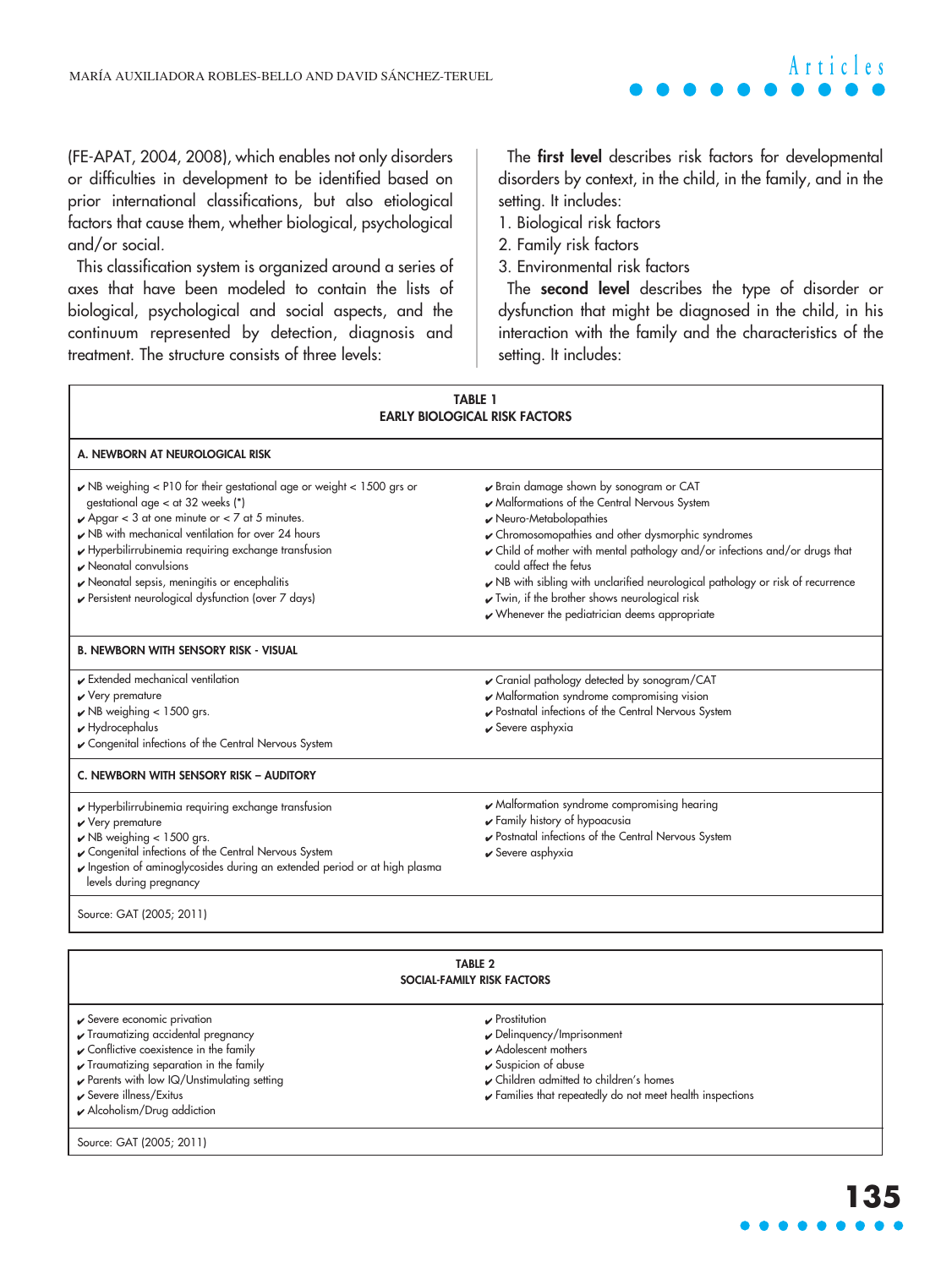- 1. Developmental disorders
- 2. Family
- 3. Setting

The **third level** must include the resources distributed on three axes: for the child, his family and his setting, which is developed in a later stage of the ODAT.

The ODAT must be used by any professional or Child Development and Early Intervention Center as a tool for collecting information and diagnostic classification.

The treatment is carried out in the Child Development and Early Intervention Centers, which in Andalusia are called Early Childhood Intervention Centers, and respond to the regional need for a resource that encourage activities at all levels of prevention related to a child's upbringing, education and socialization, although each service or sector participates in each with a different intensity and responsibility.

### **EARLY CHILDHOOD INTERVENTION IN SPAIN**

Early intervention, known at first as "early stimulation" (San Salvador, 1998), began in Spain in the late seventies, and today is considered a set of recently implanted actions. Although the American continent may be considered the pioneer in this activity, it emerged practically simultaneously in several different countries. The first institutional program was "Head Start" (Westinghouse Learning Corporation's Assessment of Head Start, 1969), which is based on early stimulation of school-age children who are socioculturally deprived or have some deficiency. This program was already being applied in the USA with children at risk from marginal environments (San Salvador, 1998).

### **BRIEF HISTORY OF EARLY INTERVENTION IN SPAIN**

As mentioned above, EI is very recent, and as in most similar processes, began in private centers or associations of parents with children with certain deficiencies or disabilities (Coriat, 1997). Part of their treatment was funded by the Servicio Social de Recuperación y de Rehabilitación de Minusválidos – SEREM [Handicapped Recovery and Rehabilitation Social Service] in 1970, under the Instituto Nacional de Servicios Sociales – INSERSO [National Social Service Institute] in 1978, which finally went on to form its own service network. It was not until 1980 when EI became established as an individual recovery benefit.

The first cities to work in this area were Madrid and Barcelona (Alonso, 1997). Later centers in other autonomous regions, such as Navarra, Basque Country, Murcia, Madrid and Catalonia began to develop activities (San Salvador, 1998). This discipline is believed to have been triggered by a course entitled, "Brief Theoretical-Practical Course in Early Stimulation for Children under Five," given in Madrid from March 6 to May 11, 1973, in the Madrid School of Physiotherapy. EI began to be known in this country from that time on and awakened the interest of other professionals related to early stages of development. Stemming from this movement, the first Early Stimulation Unit in Spain was created at the Santa Cristina Hospital Maternity Ward in Madrid. That same year, the first services seeking to develop and strengthen childhood deficiencies were set up.

Several studies have been done in the last thirty years showing the evident effectiveness of these programs and many professionals from different areas have tested the data (Quirós, 2009). Some of the results that should be mentioned are the confirmation of the improvement in the child's overall development, diminishing or eliminating the effects of the impairments the child suffers from, as well as those caused by social deprivation. The influence of these programs on the family by contributing to parent training in EI has also been pointed out (Gútiez, 2005).

Once this effectiveness in early stimulation had been demonstrated, it was the parents of affected children who decided to get organized and collect information so their children could receive these treatments. Later legal and governmental measures were taken, and institutional subsidies, specialized centers and individual assistance were set up. All of this appeared for the first time in the SEREM "Plan de Acciones de Recuperación para Minusválidos Psíquicos" [Recovery Action Plan for the Mentally Handicapped] (1977) (Alonso, 1997).

The Ministry of Labor and Social Security was responsible for EI services (Alonso, 1997), which provided economic and social benefits for children who required them. Thus, on one hand, the Ministry of Labor entrusted the INSERSO with starting up the Recovery Action Plan for the Mentally Handicapped in 1980, and on the other, Healthcare Services, which observed the decrease in infant mortality and morbidity due to EI, also demanded attention for children already diagnosed or considered at "high risk".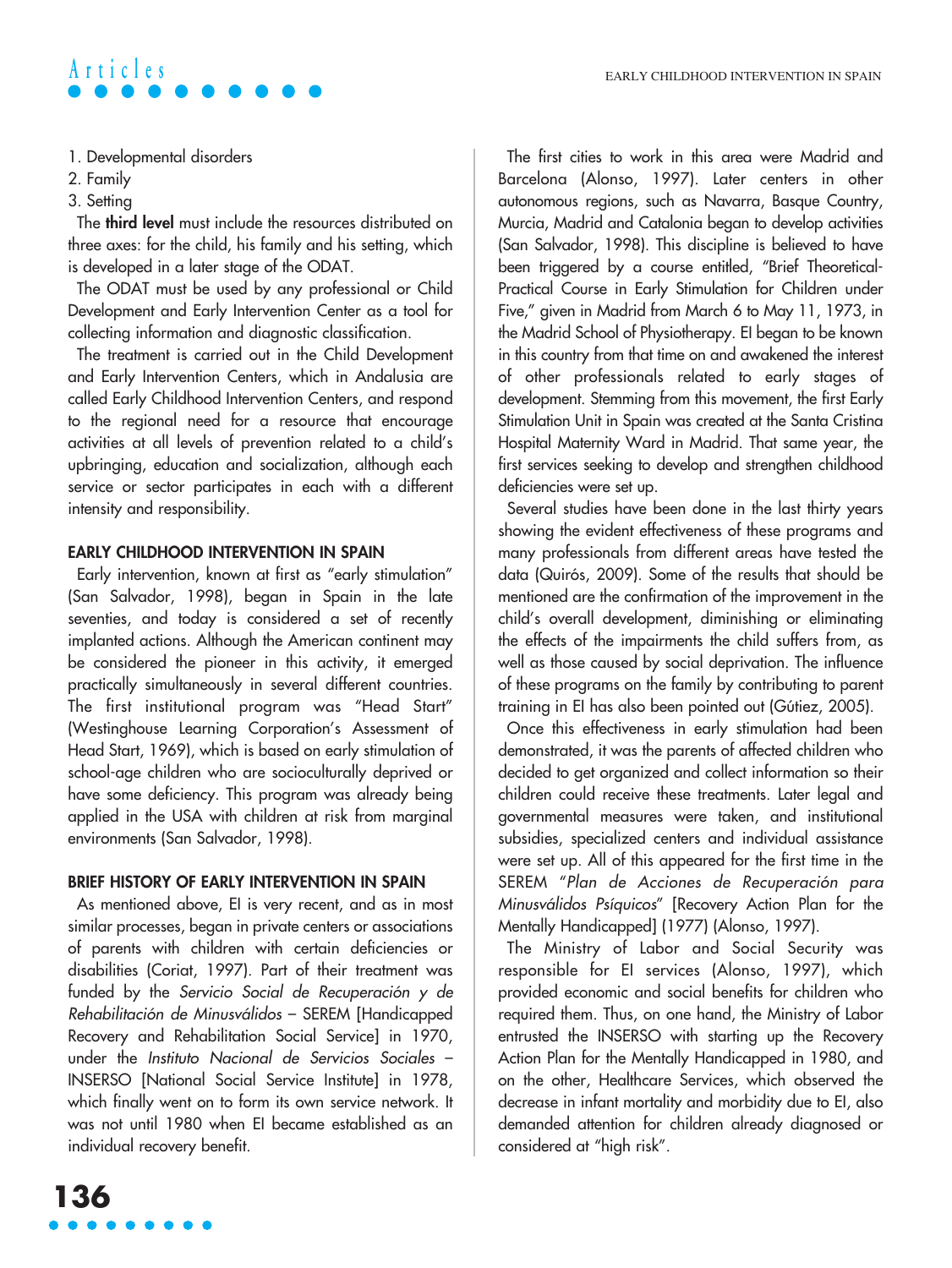# MARÍA AUXILIADORA ROBLES-BELLO AND DAVID SÁNCHEZ-TERUEL **Articles**

#### **LEGISLATION AND ORGANIZATION**

Due to the characteristic structure of government in Spain, EI led to several different services related to childhood: healthcare, social and education (Table 3). This situation made certain difficulties obvious, such as coordination between services, difficulty for users in continuing treatments, for creating information channels or each service having its own way of carrying out its therapeutic practices.

To organize the action from these three areas, it was necessary to establish a legal framework that would organize and regulate EI functioning and development in these areas. The laws in effect on EI are few and rather recent and began by recognizing the rights of the child, giving rise to a new model of childhood intervention.

Spain has signed International EI legislation (GAT, 2005; GAT, 2011; Gútiez, 2005; Quirós, 2009) including the Declaration of the Rights of the Child (UN 1959), the Convention on Rights of the Child (UN 1989), ratified on November 30, 1990 (BOE 30-12-1990) and the European Social Charter, ratified on April 29, 1980.

Spain also has its own national legislation on EI in childhood, although as we mentioned above, these laws are still few and passed only recently (Quirós, 2009). However, more research on it is being done every day and a body of state regulations is developing little by little that spans the territorial diversity and legislation characteristic of our country (Table 4).

There is another important law in our country which should be mentioned: Law 131/1982, April 7th, on Social Integration of the Handicapped (LISMI). This regulation contains a series of General Principles (Article 1 and Article 3.1) which are based on Article 49 and the

Г

first article of the Spanish Constitution reinforcing the dignity and right of the disabled to receive all the resources possible to care for their needs. In the same law, we should mention its Title Three: Prevention of Handicaps, in Article 8 of which the right of preventing handicaps is specified as a priority obligation of the State, both in public health and in social services. Article 9.1 establishes the obligation of creating a law that sets basic organizational and coordination regulations in handicap prevention matters. It also ensures the creation of a National Plan for Prevention of Handicaps, in Article 9.2 of the same title. And finally, Article 9.3 enumerates the services considered most important and that must be included in detail in both the National Plan and in the law mentioned above.

Another transcendental law on EI is Law 14/1986, April 25<sup>th</sup>, on General Health Care (LGS). Its Title One on the Health System, Chapter One, General Principles (Articles 3.1, 6 and 6.3) describes the type of action that is the competence of government public healthcare authorities, ensuring that healthcare would be directed at both preventing illness and promoting health. Furthermore, in Chapter II on Healthcare Action by the Health System, Article 18 on Government Administrations (Article 18.5) shows that care, protection and prevention programs are to be carried out for the population at risk, with risk factors and deficiencies, respectively. Finally, in its Chapter III on Mental Health, Article 20, on the basis of Mental Health action fully integrated in the general healthcare system and total equivalence of the mental patient with other persons, we are going to stress three relevant principles (Articles 20.4, 26.1 and 55.2(A)) in which aspects of primary prevention and care of

| <b>TABLE 3</b><br>MILESTONES IN EARLY INTERVENTION DEVELOPMENT IN EDUCATION SOCIAL SERVICES AND HEALTHCARE |                                                                                       |                                                                                                                                                                |  |  |
|------------------------------------------------------------------------------------------------------------|---------------------------------------------------------------------------------------|----------------------------------------------------------------------------------------------------------------------------------------------------------------|--|--|
| AREA                                                                                                       | <b>FACT</b>                                                                           | <b>ACTION</b>                                                                                                                                                  |  |  |
| Education                                                                                                  | Royal Decree on Organization of Special Education<br>(1985), and especially the LOGSE | The principles of individualization and integration in the ordinary<br>educational context are set out, the most common practice being classroom<br>assistance |  |  |
| Social Services                                                                                            | Linked to Base Centers                                                                | In most cases they act through outpatient centers and give special<br>importance to participation of parents and other family members.                         |  |  |
| Healthcare                                                                                                 | The model that is least present in Early Intervention<br>outside of Andalusia         | The model that is least present in Early Intervention outside of Andalusia                                                                                     |  |  |
| Source: Pina (2007)                                                                                        |                                                                                       |                                                                                                                                                                |  |  |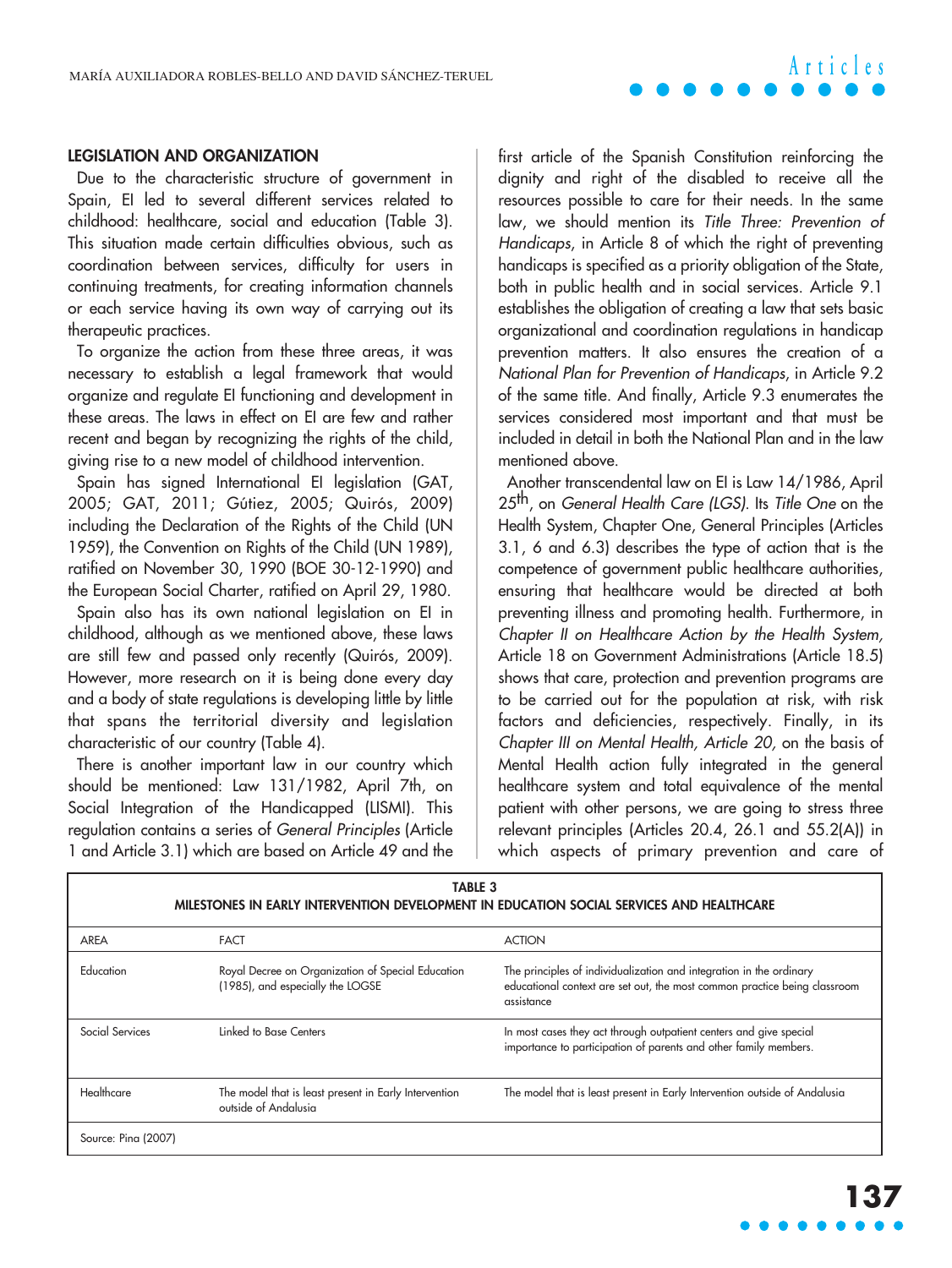# **Articles** EARLY CHILDHOOD INTERVENTION IN SPAIN

psychosocial problems are framed in Mental Health Services and Psychiatric Care in coordination with Social Services. Preventive measures for eminent risk situations, and finally, they describe in a generalized manner the type of activities to be carried out by the Areas of Health in the scope of primary care.

As observed when reading the legislation (Table 4), the immense majority of the autonomous regions consider EI

| <b>TABLE 4</b><br>NATIONAL AND REGIONAL LEGISLATION ON EARLY INTERVENTION                                                                                                                                                                                                                                                                                                                              |                                                                                                           |                                                                                                                                                                                                                                                                                                                                           |                                                                                                                                                                                                                                                                      |
|--------------------------------------------------------------------------------------------------------------------------------------------------------------------------------------------------------------------------------------------------------------------------------------------------------------------------------------------------------------------------------------------------------|-----------------------------------------------------------------------------------------------------------|-------------------------------------------------------------------------------------------------------------------------------------------------------------------------------------------------------------------------------------------------------------------------------------------------------------------------------------------|----------------------------------------------------------------------------------------------------------------------------------------------------------------------------------------------------------------------------------------------------------------------|
| National                                                                                                                                                                                                                                                                                                                                                                                               |                                                                                                           |                                                                                                                                                                                                                                                                                                                                           |                                                                                                                                                                                                                                                                      |
| Spanish Constitution of 1978<br>Law 13/1982, April $7^{\text{th}}$ , on social integration of handicapped. (BOE 30-4-<br>1982)<br>Royal Decree 383/1984, February 1st, promoting conciliation of family life<br>and work for workers (BOE 6-11-1999)<br>► Royal Decree 1971/1999, December 23rd, on procedure for recognition,<br>declaration and qualification of extent of handicap (BOE 26-12-2003) |                                                                                                           | Real Decreto 1971/1999, de 23 de diciembre, de procedimiento para el<br>reconocimiento, declaración y calificación del grado de minusvalía. (BOE 26-<br>$1 - 2000$<br>► Ley 51/2003, de 2 de diciembre, de igualdad de oportunidades, no<br>discriminación y accesibilidad universal de las personas con discapacidad.<br>(BOE 3-12-2003) |                                                                                                                                                                                                                                                                      |
| <b>Autonomous Regions</b>                                                                                                                                                                                                                                                                                                                                                                              |                                                                                                           |                                                                                                                                                                                                                                                                                                                                           |                                                                                                                                                                                                                                                                      |
| Region                                                                                                                                                                                                                                                                                                                                                                                                 | Childhood                                                                                                 | Social Service or Equality and Social Welfare                                                                                                                                                                                                                                                                                             | Healthcare                                                                                                                                                                                                                                                           |
| Andalusia                                                                                                                                                                                                                                                                                                                                                                                              | Law 1/1998, April 20 <sup>th</sup> , Rights and care of<br>minors (BOJA 12-5-98)                          | Law 2/1998, April 4 <sup>th</sup> , on Andalusian social<br>services. (BOJA 12-4-88)<br>Law 1/1999, March 31st, care of disabled in<br>Andalusia (BOJA 17-04-99)                                                                                                                                                                          | Law 8/1986, May 6 <sup>th</sup> , Andalusian Health<br>Service (BOJA 10-05-86)<br>Law 2/1998, June 15 <sup>th</sup> , Andalusian<br>Healthcare (BOJA 4-7-98)                                                                                                         |
| Aragon                                                                                                                                                                                                                                                                                                                                                                                                 | Law 12/2001, July 2 <sup>nd</sup> , on Childhood and<br>Adolescence in Aragon (BOA 20-07-01)              | Law 4/1987, March 25 <sup>th</sup> , on organization of<br>social action (BOA 30-3-87)                                                                                                                                                                                                                                                    | Law 2/1989, April 21st, Aragon Health<br>Service (BOA 28-4-98)<br>Law 8/1999, April 9 <sup>th</sup> , revised ver. Of Law<br>2/1989, April 21st, on Aragon Health<br>Services<br>Law 6/2002, of April 15 <sup>th</sup> , on Healthcare in<br>Aragon (BOA 19/04/2002) |
| Principality of Asturias                                                                                                                                                                                                                                                                                                                                                                               | Law 1/1995, January 27 <sup>th</sup> , on protection of<br>minors (BOPA 9-2-95)                           | Law of the Principality of Asturias                                                                                                                                                                                                                                                                                                       | Law 1/1992, July 2nd, on Health Service in<br>the Principality of Asturias (BOPA 13-7-92)<br>Law 4/1992, July 15 <sup>th</sup> , Balearic Health<br>Service (BOCAIB 15-8-92)                                                                                         |
| <b>Balearic Islands</b>                                                                                                                                                                                                                                                                                                                                                                                | Law 7/1995, March 21st, security and<br>protection of defenseless minors (BOCAIB 8-4-<br>95)              | Law 9/1987, February 11 <sup>th</sup> , Social Action<br>(BOCAIB 28-4-87)                                                                                                                                                                                                                                                                 | Law $5/2003$ of April $4th$ , Health in the<br><b>Balearic Islands</b>                                                                                                                                                                                               |
| Canary Islands                                                                                                                                                                                                                                                                                                                                                                                         | Law 1/1997, of February 7 <sup>th</sup> , Integral care of<br>minors (BOC 17-2-97)                        | Law 9/1987, April 28 <sup>th</sup> , Social Services (BOC<br>$4 - 5 - 87$                                                                                                                                                                                                                                                                 | Law 11/1994, July 26 <sup>th</sup> , Organization of<br>Healthcare in the Canary Islands (5-8-94)                                                                                                                                                                    |
| Cantabria                                                                                                                                                                                                                                                                                                                                                                                              | Law 7/1999, April 28 <sup>th</sup> , Child and<br>Adolescent Protection (BOCA 6-5-99)                     | Law 5/1992, May 27 <sup>th</sup> , on Social Action<br>(BOCA 5-6-92)<br>Cantabria Law 6/2001, November 20 <sup>th</sup> ,<br>Protection of Dependent Persons<br>(BOC 28-11-01)                                                                                                                                                            | Cantabria Law 7/2002, December 10 <sup>th</sup> ,<br>Healthcare organization in Cantabria (BOCA<br>$18-12-02$                                                                                                                                                        |
| Castile and Leon                                                                                                                                                                                                                                                                                                                                                                                       | Law 14/2002, July 25 <sup>th</sup> , on Promotion, Care<br>and Protection of Children in Castile and Leon | Law 18/1988, December 28 <sup>th</sup> on Social<br>Action and Social Services (BOCYL 9-1-89)                                                                                                                                                                                                                                             | Law 1/1993, April 6 <sup>th</sup> , Organization of the<br>Healthcare System (BOCYL 27-4-93)<br>Law 8/2003, April 8 <sup>th</sup> , by the Courts of<br>Castile and Leon, on laws and duties of<br>people with regard to health                                      |
| Castile-La Mancha                                                                                                                                                                                                                                                                                                                                                                                      | Law 3/1999, March 31st, on minors (DOCM<br>$16 - 4 - 99$                                                  | Law 3/1986, April 16 <sup>th</sup> , Social Services in<br>Castile-La Mancha (DOCM 20-5-1986)<br>Law 3/1994, November 3rd, on Protection of<br>Users of Entities, Centers and Social Services<br>in Castile-La Mancha (DOCM 25-11-1994)<br>Law 5/1995, March 23rd, Solidarity in<br>Castile-La Mancha (DOCM 21-4-1995)                    | Law 8/2000, November 30 <sup>th</sup> , Healthcare<br>Organization in Castile-La Mancha (BOCM<br>19-12-2000)                                                                                                                                                         |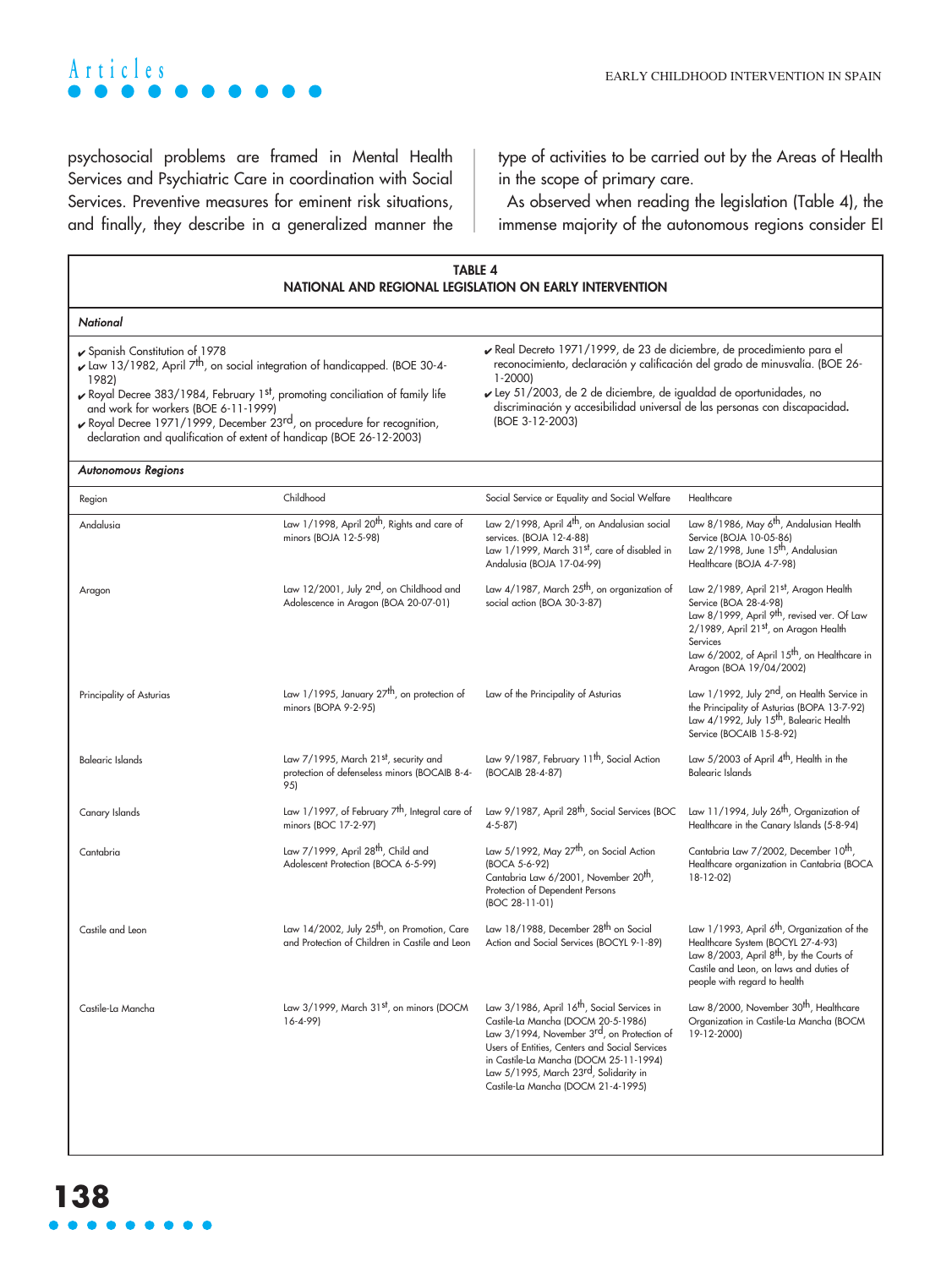early intervention in childhood deficiencies, disabilities or development disorders, or their risk, but the ages vary from 0-6 (Aragon, Asturias, Castile-Leon, Castile-La Mancha, Catalonia, Madrid, Murcia, La Rious) 0-3 (Cantabria, Basque Country, Region of Valencia) or intermediate solutions (0-3 or 0-4 extendable to 6 years) in Andalusia and Galicia. In this context, Decree 54/2003, April 22<sup>nd</sup>, of the Government of Extremadura is worth highlighting for its uniqueness. This law creates the Extremadura Center for Child Development, which is the Extremadura Public Healthcare System's unit in charge of providing the care required by all children in the Autonomous Region of Extremadura with development disorders or dysfunctions. In this case, the time span covers all ages from 0 to 18 years.

### Example of implementation of early childhood intervention

Since 2005 in Andalusia, the Regional Ministry of Health has been in charge of promoting the EI project, with an overall view and integrated approach. But it was not until the summer of 2006, insofar as EI is concerned, that this law started to be developed, and as of today's date, both the structure and organization of the EI service

| <b>TABLE 4</b><br>NATIONAL AND REGIONAL LEGISLATION ON EARLY INTERVENTION (Cont'd.) |                                                                                                                                                                                                                                                                                                      |                                                                                                                                                                                                                                                                                                                  |                                                                                                                                                                               |  |
|-------------------------------------------------------------------------------------|------------------------------------------------------------------------------------------------------------------------------------------------------------------------------------------------------------------------------------------------------------------------------------------------------|------------------------------------------------------------------------------------------------------------------------------------------------------------------------------------------------------------------------------------------------------------------------------------------------------------------|-------------------------------------------------------------------------------------------------------------------------------------------------------------------------------|--|
| Region                                                                              | Childhood                                                                                                                                                                                                                                                                                            | Social Service or Equality and Social Welfare                                                                                                                                                                                                                                                                    | Healthcare                                                                                                                                                                    |  |
| Catalonia                                                                           | Law 8/1995, July 27th, Care and protection<br>of children and adolescents and modification<br>of Law 37/1991, December 30 <sup>th</sup> , on<br>protective measures for defenseless minors<br>and adoption (DOGC 2-8-95)<br>Law 18/2003, July $4^{\text{th}}$ , Family assistance<br>(DOGC 16-07-03) | Legislative Decree 17/1994, November 16 <sup>th</sup><br>approving the fusion of Laws 12/1983, July<br>14th, 26/1985, December 27th and 4/1994,<br>April 20 <sup>th</sup> on social services and care,<br>(DOGC 13-1-95)                                                                                         | Law 15/1990, July 9 <sup>th</sup> , Organization of<br>Healthcare in Catalonia (DOGC 18-10-95)<br>Law 7/2003, April 25 <sup>th</sup> , on health protection<br>(DOGC 8-05-03) |  |
| Extremadura                                                                         | Law 4/1994, November 10 <sup>th</sup> , on protection<br>and care of minors (DOE 24-11-94)                                                                                                                                                                                                           | Law 5/1987, April 23rd, on social services<br>(DOE 12-5-87)                                                                                                                                                                                                                                                      | Law $10/2001$ , June $28th$ , on health in<br>Extremadura (DOE 3-7-03)                                                                                                        |  |
| Galicia                                                                             | Law 3/1997, June 9 <sup>th</sup> , on childhood and<br>adolescence (DOG 20-6-97)                                                                                                                                                                                                                     | Law 4/1993, April 14 <sup>th</sup> , Social Services<br>(DOG 23-4-93)                                                                                                                                                                                                                                            |                                                                                                                                                                               |  |
| Region of Madrid                                                                    | Law 6/1995, March 28 <sup>th</sup> , on guarantees of<br>the rights of children and adolescents (BOCM<br>$7 - 4 - 95$                                                                                                                                                                                | Law 11/1984, June 6 <sup>th</sup> , Social Services<br>(BOCM 23-6-84)<br>Law 11/2003, March 27 <sup>th</sup> , Social Services in<br>the Region of Madrid (BOCM 14-4-03)                                                                                                                                         | Law 12/2001, December 21st, Organization<br>of Healthcare in the Region of Madrid (BOCM<br>26-12-2001)                                                                        |  |
| Murcia                                                                              | Law 3/1995, of March 21st on childhood in<br>the Region of Murcia, (BORM 12-4-95)                                                                                                                                                                                                                    | Law 3/2003 April 10 <sup>th</sup> , Social Services Sytem<br>in the Region of Murcia (BORM 2-5-03)                                                                                                                                                                                                               |                                                                                                                                                                               |  |
| Navarra                                                                             |                                                                                                                                                                                                                                                                                                      | Navarra Law 14/1983, March 30 <sup>th</sup> , on<br>Social Services (BON 8-4-1983)                                                                                                                                                                                                                               | Navarra Law 10/1990, November 23rd, on<br>health<br>Navarra Law 5/2002, March 21st,<br>modification of Navarra Law 10/1990<br>November 23rd, on health                        |  |
| Basque<br>Country                                                                   |                                                                                                                                                                                                                                                                                                      | Law 5/1996, October 18 <sup>th</sup> on Social Services<br>(BOPV 12-11-96)<br>Law 12/1998, May 22, against social<br>exclusion (BOPV 8-6-98)                                                                                                                                                                     | Law 8/1997, June 26 <sup>th</sup> , Organization of<br>Healthcare in Euskadi (BOPV 21-7-1997)                                                                                 |  |
| La Rioja                                                                            | Law 4/1998, March 18th, on minors (BOR<br>$24 - 3 - 98$                                                                                                                                                                                                                                              | Law 1/2002, March 1st, Social Services (BOR<br>$7 - 3 - 02$                                                                                                                                                                                                                                                      | Law 4/1991 March 25 <sup>th</sup> , Creation of Rioja<br>Health Service (BOLR 18-4-1991)<br>Law 2/2002, April 17 <sup>th</sup> , on health in La Rioja<br>(BOLR 3-5-02)       |  |
| Region of Valencia                                                                  | Law 7/1994, December 5, on childhood<br>(DOGV 16-12-94)                                                                                                                                                                                                                                              | Law 5/1989, July 6 <sup>th</sup> , Social Services in the<br>Region of Valencia (DOGV 12-6-89)<br>Law 5/1997, June 25 <sup>th</sup> regulating social<br>service systems in the Region of Valencia<br>(DOGV 4-7-97)<br>Law 11/2003, April 10 <sup>th</sup> on the Statute of<br>Disabled Persons (DOGV 11-04-03) | Regional Govt. Law 3/2003, February 5 <sup>th</sup> , on<br>Health-care organization in the Region of<br>Valencia (DOGV 14-2-03)                                              |  |
| Source: GAT (2005; 2011)                                                            |                                                                                                                                                                                                                                                                                                      |                                                                                                                                                                                                                                                                                                                  |                                                                                                                                                                               |  |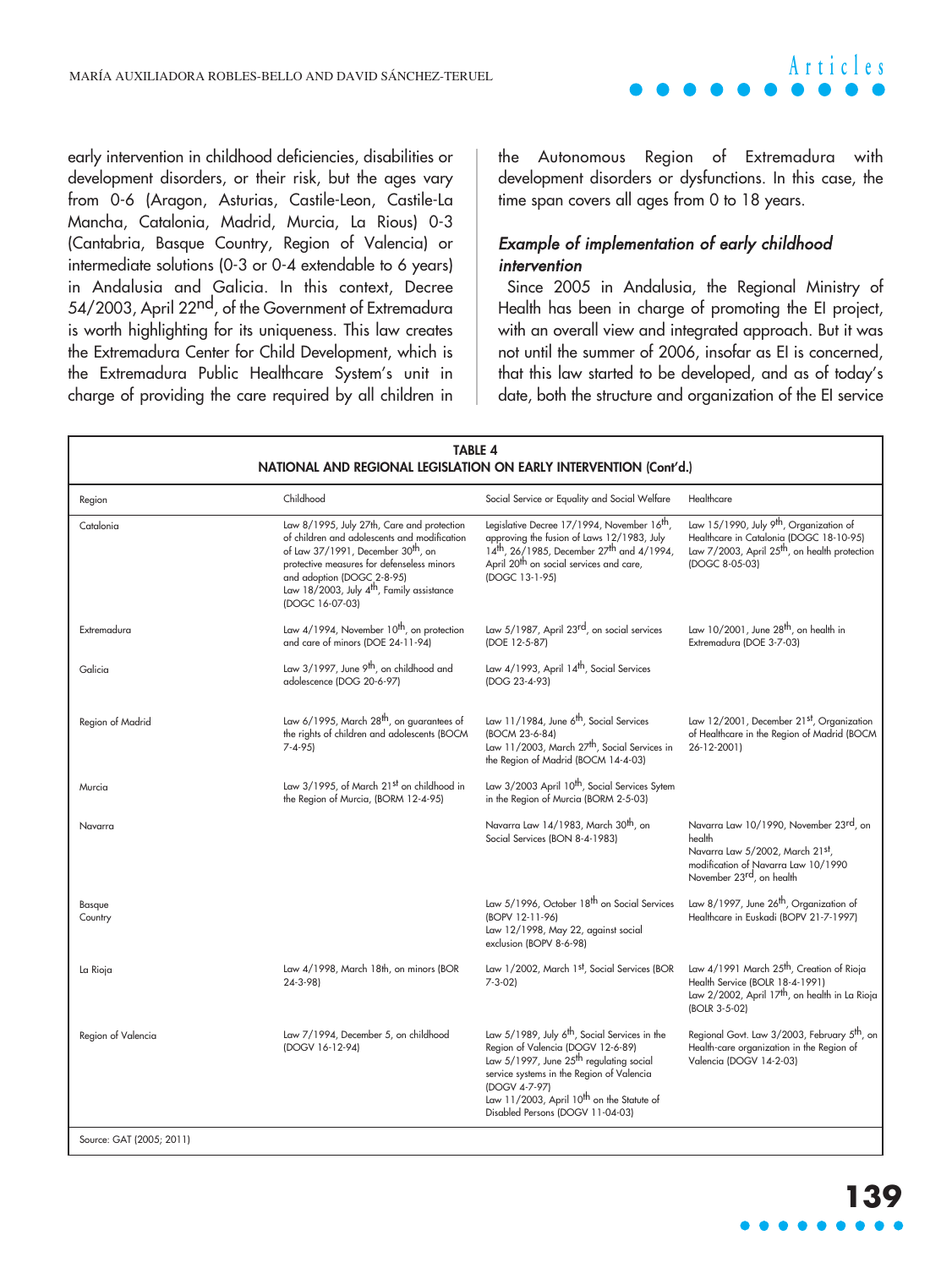as an economic and budget allotment, with the help and interference of other institutions, are responsibility of the Regional Ministry of Health.

At present, there is no specific legislation regulating EI in the Autonomous Region and the law mentioned above (1/1999, March 31st) which transfers competence for EI to the Regional Ministry of Health (GAT, 2011) continues to be in effect. There is also a decree on EI regulating coordination of the Andalusian Regional Ministries of Health/Education/Equality (Gat, 2011).

The eligible age in Andalusia for receiving EI varies by province and type of funding. By subsidies or agreements, from 0 to 4 years or to 6 years if there are no resources in other areas. The resources for EI in our region are allotted by sector and only cases referred by the government administration are admitted. It is unnecessary to be certified as handicapped for access to them. In Andalusia there are 129 Early Childhood Intervention Centers, 60 Special Education Centers, 799 Special Education Classrooms, 156 Therapeutic Education professionals, 892 Hearing and Language professionals, and 43,292 openings in schools (GAT,2011).

The professional profiles for EI resources are going to depend on the province and the funding model:

- ✔ Concerted agreement: Psychologist, Speech Therapist and Physiotherapist
- ✔ Agreement: Psychologist, Speech Therapist and others (variable depending on the center and the province: Physiotherapist, teacher, educational psychologist, etc.)
- $\checkmark$  Subsidies: Depend on the association subsidized, the subsidy order does not require a certain profile.

In the Autonomous Region of Andalusia there are protocols including them. Attention is given the child (individual, group, home care), family (individual and group) and in the educational and social-healthcare settings.

In the integrated care process provided by the Regional Ministry of Health (2006), EI requires adequate deployment of activities directed at primary prevention of developmental impairments (family planning, birth control, childhood vaccinations, prevention of accidents in childhood, etc.); secondary prevention activities (prenatal diagnosis, detection of congenital metabolopathies, early detection of development alert signs in children's health monitoring and in neurodevelopmental monitoring of NB with psychoneurosensorial risk, early detection of congenital hypoacusis, etc.); and the corresponding tertiary prevention (basically through intervention programs). All these activities, defined and developed either as Attention Processes or in the framework of specific programs, must provide EI support.

The EI Process makes special reference to interventions by the healthcare sector that can contribute to reducing the incidence and severity of developmental impairments, whether by avoiding their presentation, slowing their progress, or counteracting their consequences, and taking care that these activities are performed following quality criteria in terms of effectiveness, benefits and satisfaction of the persons affected. All of this must be in continuity of and complementarity to the activities that social services, the education system and other social sectors perform for it.

### **CONCLUSIONS**

As we have observed throughout the article, legislation on EI services in Spain, the main subject we are concerned with, is very recent, and there are even some regions like Andalusia where there is no specific law regulating it at all. Today there are many inequalities among the various autonomous regions in our country, and differences in coordination of centers devoted to this service (healthcare, educational and social services).

Even so, we should point out the huge advance in development of programs directed at children, parents and community in prevention, detection, treatment or information on EI. Progress is especially due to the parents' associations of children affected and to professionals in a variety of areas that were concerned enough to study and intervene in the progress of these actions.

In all the different editions of the White Paper on Early Intervention (GAT, 2000, 2005, 2011), research appears as a need for developing intervention programs, however, even though time has gone by, this idea has not materialized. It is true that development of research in psychology of early childhood intervention would increase knowledge on the characteristics typical of the various disabilities or disorders in development, their repercussions on family dynamics, sources of stress, and to evaluate which types of intervention are the most effective, however, in Spain, research in this area of clinical childhood intervention has yet to be carried out.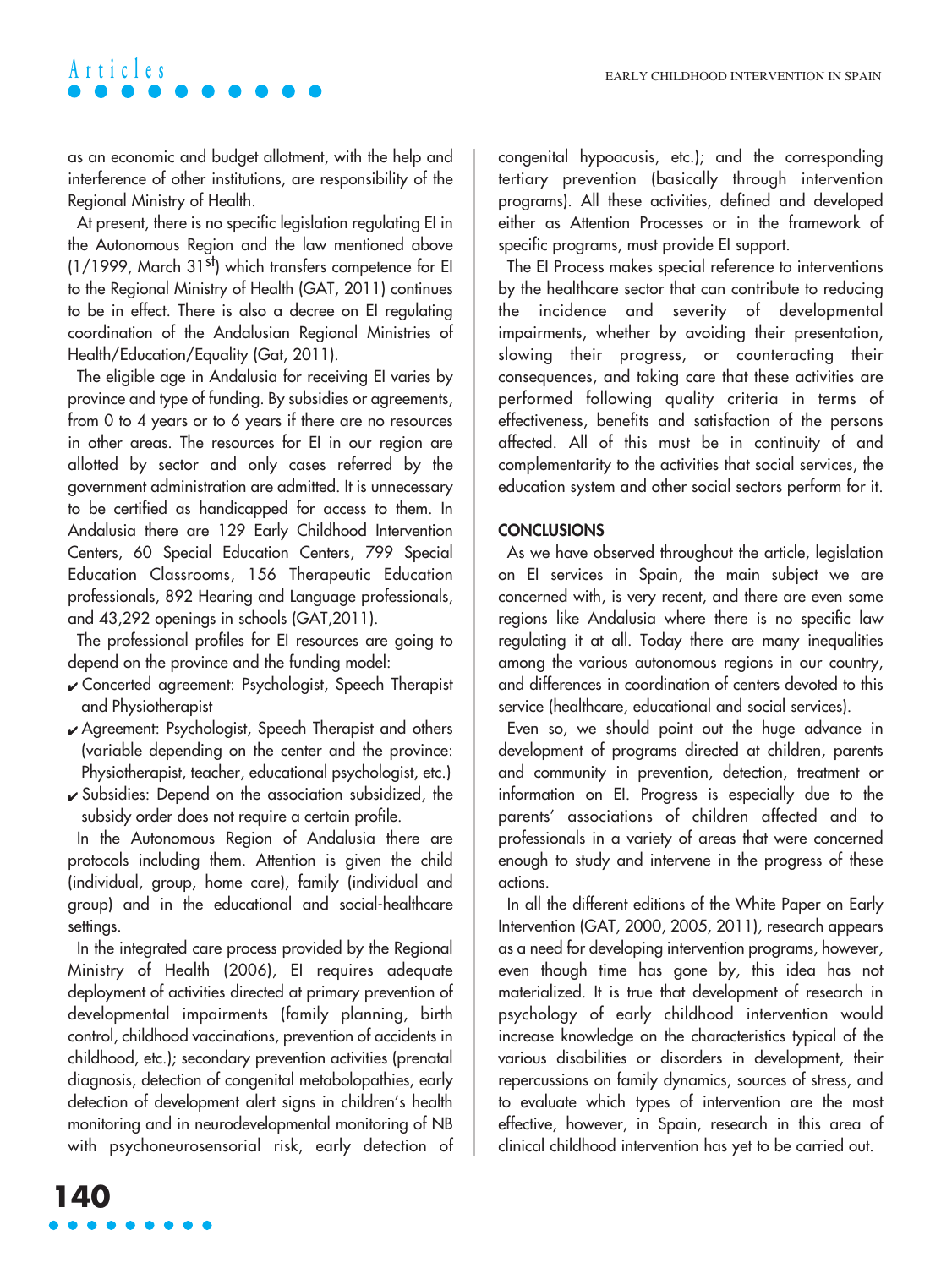For a long time, research in EI has concentrated almost exclusively on showing that any intervention is more effective than none. Today, more than continue insisting on this, it must be shown what specific intervention approaches are the most effective, what concrete aspects of each form of intervention leads some children to achieve better results, what program characteristics are most effective, and what characteristics of the child and the family contribute to achieving the best results. Greater practical involvement in research in the field of EI is in demand; quality research from which direct consequences can be deduced to improve future interventions. In this sense, it should be stressed how important it is to carry out interdisciplinary studies that can be followed up in the medium and long-term development of the child, results of which are reported to services and intervention programs which are the first to care for the child's and/or family's needs, so the real repercussions of those resources and how to promote improvements in the quality of all the services can be evaluated.

Evaluation of an EI program pursues a double purpose: on one hand find out the child's skills and abilities and on the other how the family lives and is organized (Robles-Bello and Sánchez-Teruel, 2011). With this knowledge, better individual treatment programs could be carried out for each child within his family. So in addition to continual evaluation of the child's development, the family also has to be evaluated.

In the USA, an attempt has been made to respond to the challenge of evaluation in EI and to document its effectiveness at the same time it fights against inadequate measures used and the inevitable wear on the sample, limited funds to sustain this type of longrange evaluation, longitudinal studies and the ethical barriers to maintaining untreated control groups of children with documented problems (Meisels and Shonkoff, 2000).

Historically, EI professionals have used curricular guidelines that describe skills or development hierarchies, so that elements of those hierarchies can be used for both evaluation and intervention. This approach to development represents one of the main axes in monitoring the progress of children who receive EI, so a child's progress can be evaluated. The intervention program can also be established following such progress. McConnell (2000) believes that if evaluation is collecting and analyzing information for decision-making, better collection and analytical tools have to be provided to assist in making better decisions contributing directly to better results with young children in EI.

**Articles**

Simeonsson, Cooper and Scheiner (1982) found that 93% of their studies, done on subjective bases, defended the efficacy of EI programs. However Guralnick (1977), found methodological and ethical problems in demonstrating empirical evidence that since the eighties have been observed to be unavoidable, and which we corroborate as being difficult to overcome at present. We refer, for example, to the ethical problem of not including a control group in the studies (Robles-Bello and Sánchez-Teruel, 2011).

Nevertheless, it should be kept in mind that not all these studies have followed a truly experimental design (Candel, 2000). For example, of the 57 studies on EI programs, only 5% used a real experimental design. This necessarily leads us to be more prudent about exaggerating the benefits of EI, since the methodological limitations reduce the reliability of the data provided.

Some analyses show that intensive overall intervention which begins very early seems to be more effective (Blair and Ramey, 1997). The results of other studies (Ramey and Ramey, 1998) conclude that children in the experimental groups scored higher in intellectual development and academic performance than the children in the control groups, and that these benefits were maintained in the long term.

García-Sánchez (2002) considers research in EI programs important. Evaluation in these programs is essential to find out what is being achieved and what is not in each case and be able to take action based on the results, thereby offering a better quality service. Concerning EI evaluation programs in Spain, the GAT, in its 2011 report, found how EI works in terms of the number of early intervention childhood development centers professionals working in it, children attended, referral and type of subsidy, so they really have not checked the effectiveness of care under the EI program. This report shows the wide differences in EI in Spain: four autonomous regions have no regulations on EI at all; there is no consensus on the age of intervention, although reference is from 0 to 6 years, the children tend to be accepted when they begin school, that is at three years. In three communities a child must still be certified as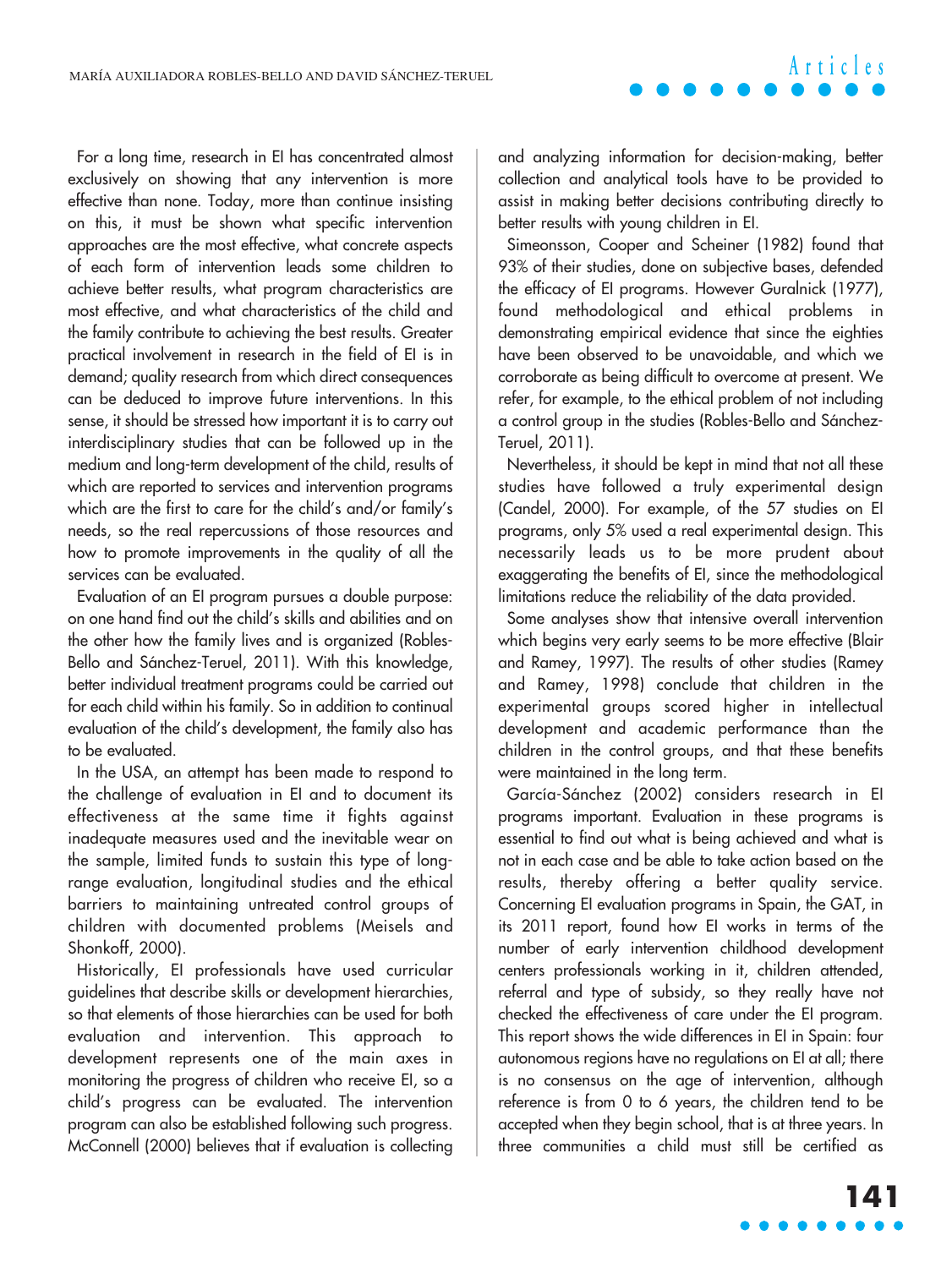disabled to be attended, so children at risk are not included and neither are primary or secondary prevention. There are differences in function depending on whether the centers are contracted or by agreement, and there are even interventions which still do not receive government subsidies, contrary to the proposals in the White Paper on universality and free treatment. Case admission at the centers is not independent, making the process longer for children and families, there are no centers with professionals in the various disciplines necessary for intervention, and neither is there a consensus on how intervention should be done.

And in spite of all the differences among the various regions, progress in EI in recent years is obvious, although work must continue to modify the parts that need to be improved and criteria could be more unified.

Knowing how little research has been done on evaluation of EI intervention programs, it would be of huge importance to really know their effectiveness based on the progress made in development of the children who are intervened.

The implementation of specific programs and research seem to be advancing by giant steps. In fact, it is expected that in the future its economic allocation will be sufficient to continue perfecting it and for the needs of all the families to be taken care of in a coordinated and sustainable manner.

The challenge of coordinating the different agents involved in treatment by EI, and coordinating the different governments involved in their performance still remains.

#### **REFERENCES**

- Alonso, J.M. (1997). Atención Temprana [Early Intervention]. In S. Alonso and D. Casado (Eds.). Realizaciones sobre Discapacidad en España [Developments in Disability in Spain] (p. 45-67). Madrid: Real Patronato de Prevención y de Atención a Personas con Minusvalía.
- Blair, C. and Ramey, C.T. (1997). Early intervention for low birth-weight infants and the path to secondgeneration research. In M. J. Guralnick (Ed.), The effectiveness of early intervention (pp. 77-97). Baltimore, MD: Brookes Publishing Co.
- Candel, I. (2000). Atención Temprana: Eficacia de los programas de atención temprana en niños con síndrome de Down. Apuntes sobre la eficacia de los

programas de AT. Investigación en niños con síndrome de Down [Early Intervention: Efficacy of early intervention programs in children with Down's Syndrome. Notes on the effectiveness of EI programs. Research in children with Down's syndrome] Madrid: Federación Española de Síndrome de Down.

- Candel, I (2005). Elaboración de un programa de Atención Temprana [Elaboration of an early intervention program]. Electronic Journal of Research in Educational Psychology, 3(3), 151-192.
- Consejería de Salud, (2006). Atención Temprana: Proceso Asistencial Integrado. [Early Intervention: Integrated Care Process]. Sevilla: Junta de Andalucía.
- Coriat, L. (1997). Estimulación Temprana: La construcción de una disciplina en el campo de los problemas del desarrollo infantil [Early Stimulation: The construction of a discipline in the field of childhood development problems]. Escritos de la Infancia, 8, 29-45.
- De Linares, C. and Rodríguez, T. (2004). Bases de la atención familiar en la Atención Temprana [Basis for family intervention in Early Intervention.] In J. Pérez-López, and A. G. Brito (Eds.), Manual de Atención Temprana [Early Intervention Manual]. Psicología. Madrid: Pirámide.
- Federación Estatal de Asociaciones de Profesionales de Atención Temprana (FEAPAT) (2004). Organización Diagnóstica para la Atención Temprana. Manual de Instrucciones [Diagnostic Organization for Early Intervention]. Madrid: Real Patronato sobre Discapacidad.
- Federación Estatal de Asociaciones de Profesionales de Atención Temprana (FEAPAT) (2008). Organización Diagnóstica para la Atención Temprana [Diagnostic Organization for Early Intervention] Manual de Instruciones [Instruction Manual]. Madrid: Real Patronato sobre Discapacidad.
- García-Sánchez, F.A. (2002). Investigación en Atención Temprana [Research in Early Intervention]. Revista de Neurología, 34(1), 151-155.
- GAT (2000). Libro Blanco de la Atención Temprana [White Paper on Early Intervention]. Madrid: Real Patronato de Atención a Personas con Discapacidad.
- GAT (2005). Libro blanco de la Atención Temprana [White Paper on Early Intervention]. Madrid: Real Patronato de Prevención y de Atención a Personas con Minusvalía.